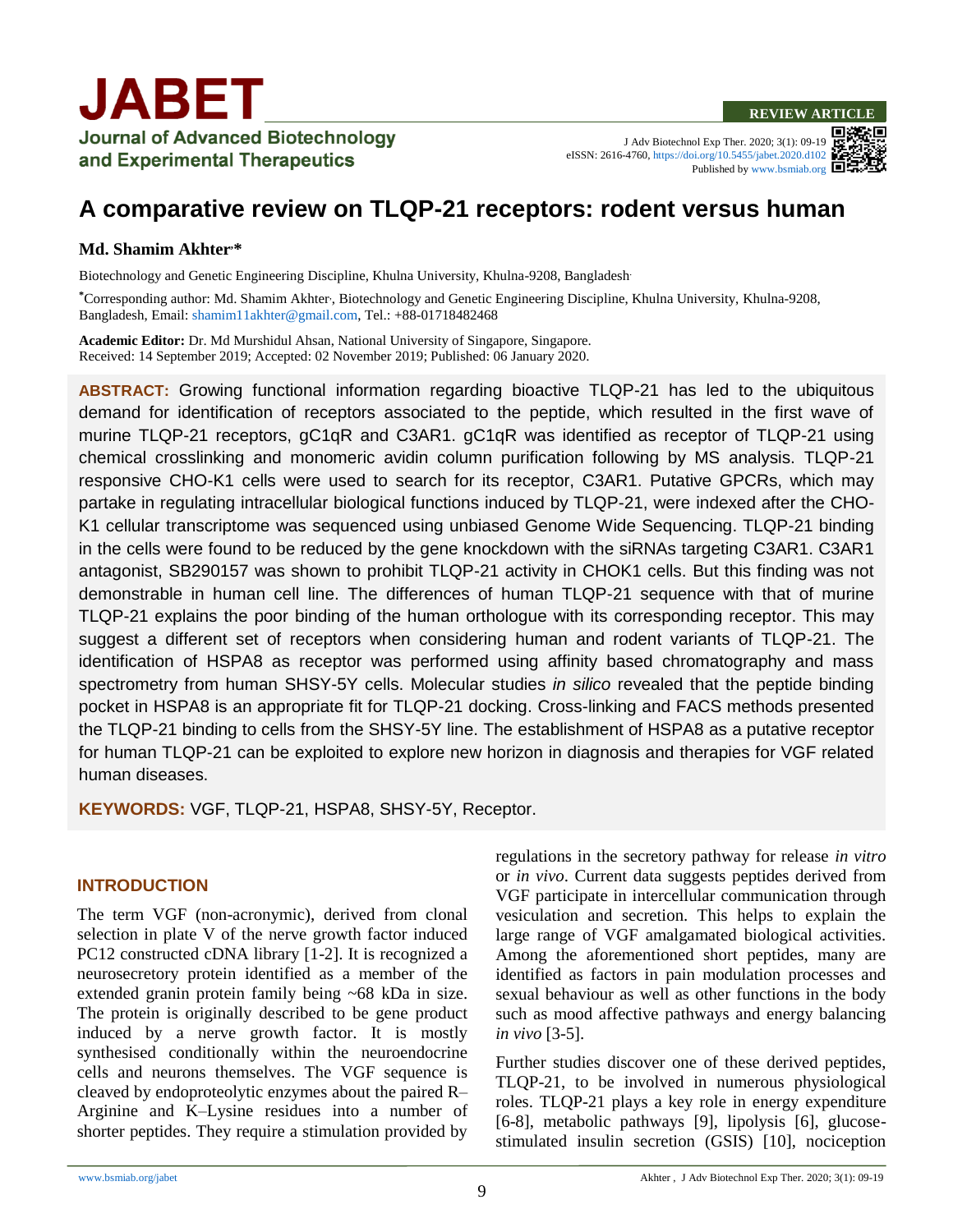[11-13], blood pressure/hypertension regulation [14], gastric contractility [9, 15], regulating release of gastric acids [16-18], reproduction [19-20], stress [21-22], neuroprotective agent [23], anorexia [7-8] (Figure 1). To sum up: Out of the VGF derived peptides, the chronicle of the TLQP-21 is the most denoted to date. Even with a large augmentation of the significant ontological data, regarding TLQP-21 partaken biochemical processes, regrettably, we still very poorly understand the molecular interactions regarding TLQP-21. Identification of receptor of TLQP-21 could open new possibilities to search the molecular approaches of its physiological actions, and of pharmacological modulation thereof.

# **HUMAN VS RODENT TLQP-21 ANALOGOUS RECEPTOR(S)**

Very little knowledge regarding the molecular mechanism of TLQP-21 in physicochemical systems has been generated even after over twenty years of inundated studies of its effects. Being one of the bioactive peptides of VGF, the elucidation of the functions of the peptide is under investigation but there is lacking of the information on the receptor-dependent or receptor independent signalling pathways [3-5].

TLQP-21 showcases stimulatory prolypolytic activities by associating to membranes in adipose tissues [6] and unique binding sites of TLQP-21 were revealed on living Chinese hamster ovary (CHO) cell lines with the aid of atomic force microcopy [24] but there was little information about the mechanisms of action of the peptide as well as about putative receptor that mediate the TLQP-21 effects. Complement component-3a receptor 1 (C3AR1) [25-26], and the head of C1q receptor (Gc1qR) [12] have been determined as possible murine TLQP-21 receptors.

# **gC1qR as rodent TLQP-21 receptor**

gC1qR or C1QBP is the globular head region of the receptor for C1q, a complement component. Also denoted as p32, p33, HABP1 and TAP, gC1qR expresses as a ubiquitous protein which conducts multiligand binding. It is found in mitochondria [27], nuleaus, endoplasmic reticulum (ER) [28], cytosol [29] and cell surface [30]: Interacting with numerous ligands of cellular, bacterial and viral origin [31-33]. It has been observed to play important role in carcinogenesis [34], bacterial and viral infections [35], immune cell modulation and complement activation [31], adipogenesis [36] and pain modulation [12]. Recently, it has been validated as a receptor of murine TLQP-21 highlighting its role in pain modulation [12].

In order to search for the receptor, Chen *et al*., 2013 [12] used chemical cross-linking, affinity chromatography followed by mass spectrometry analysis: a hetero-bifunctional cross-linker, Sulfo-EMCS was conjugated with biotinylated TLQP-21 followed by crosslinking reaction between this peptide and membrane proteins obtained from whole brain and spinal cord of 6 weeks old female Wistar rat. A ~30 kDa protein was detected by Western blot, probing with HRP-conjugated Streptavidin, from the sample obtained after crosslinking reaction. Further experiment was performed by attaching the peptide to avidin monomeric column followed by incubation with three types of membrane protein fractions of post-natal day 4 rat forebrain: whole cell lysate, cytosolic and membrane & associated protein fractions. The elutants were analysed by silver-staining showing ~30 kDa protein which was identified as gC1qR after nanoLC-MS/MS analysis [3-12].

Further experiments showed that electroporation of siRNAs against gC1qR remarkably lowered the gC1qR level in macrophages. The siRNAs also reduced the quantity of macrophages responding to the peptide observed in live cell Ca2+ imaging. Macrophages Incubated with neutralizing gC1qR mAbs yielded a sufficient reduction of reaction with the peptide. Additionally, gC1qR antibodies were introduced to the nerve ligation site of model rats with induced partial ligation in sciatic nerves (PSNL). The experiment was conducted to apprehend the functionality of gC1qR in the pain modulation mechanisms which exhibited a drop in the punctuate mechanical threshold after antibody application. Again, the gC1qR antibody application caused delay of the inception of the hypersensitivity linked with PSNL [12]. All these results validate the gC1qR as a receptor that activates macrophages in response to TLQP-21 [3-12].

# **C3AR1 as a receptor of rodent TLQP-21**

C3AR1 is a G protein-coupled receptor protein that binds both C3a (complement component-3a) and C4a (complement component-4a) though its official name implies that it only binds C3a [37]. Before discovery of its role as a receptor of rodent TLQP-21, its activity was thought to be involved in innate immune system showing roles in the complement system. But its roles are not limited only to complement system, its roles also found in neurogenesis [37], cancer [38] and hormone release from the pituitary [39]. Moreover, C3AR1 knockout mice were found to be resistant to obesity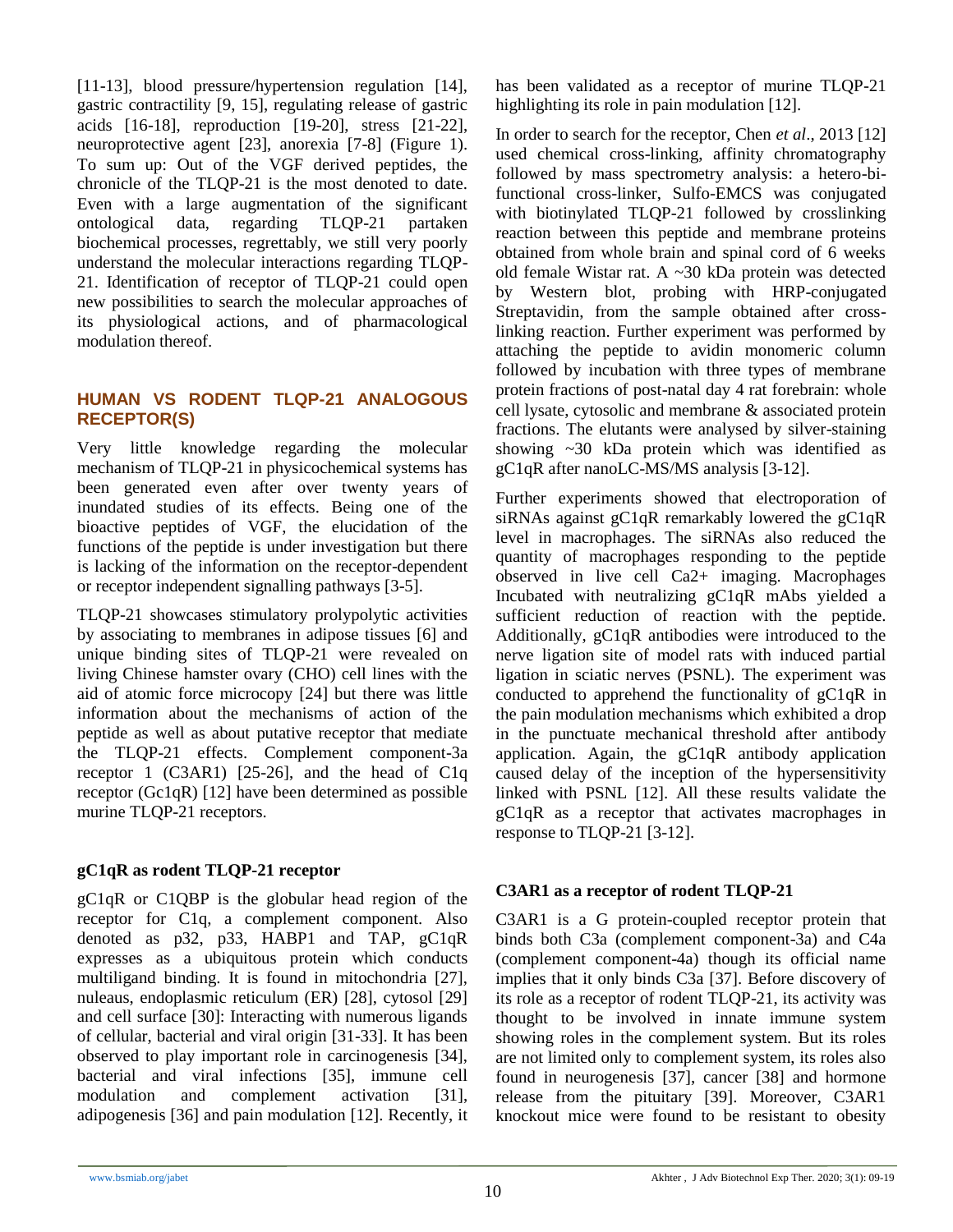induction and high fat diet induced insulin suggesting its role in metabolism [40].

Hannedouche *et al*. 2013 [26] conducted studies on signaling activity in rodent cell lines, CHO-K1 and O-342, that led to the identification of its coupled receptor, C3AR1. CHO-K1 cells responded to TLQP-21 showing increase in intracellular calcium [24] though ATP priming was necessary to get a vigorous signal suggesting that the expected TLQP-21 receptor is not Gq- coupled GPCR (G-protein coupled receptor). cAMP or Inositol phosphates accumulation was not found in TLQP-21-induced signaling events in CHO-K1 cell line. Moreover, increased intracellular Ca2+ influx induced by TLQP-21 treatment was obstructed by pertussis toxin (PTX). The authors therefore concluded that it was highly likely that the G-protein mediated effects were to be G0 due to all the findings regarding PTX sensitivity and lack of cAMP modulation [26].

Subsequently, RNA sequencing was carried on both TLQP-21 responsive, CHO-K1 and TLQP-21 nonresponsive, CCL39 cell line in order to have more informations on the molecular mechanisms of TLQP-21 induced actions. A total of 21 GPCRs were identified after unbiased genome-wide sequencing of the transcriptome that were speculated to bring about TLQP-21 mediated biological activity, considering that GPCRs expression would be more in CHO-K1 than CCL39 cell line. To confirm the identity of GPCR of TLQP-21, a panel of antagonists were used to inhibit the peptide response in CHO-K1 cell line. Out of the well characterized antagonists, SB290157 was proved as the most potential antagonist which was a C3AR1 antagonist [41]. In another TLQP-21 responsive cell line O-342, the antagonist SB290157 was tested to confirm that this cell line would demonstrate a homologous receptor like CHO-K1 that was further confirmed by qRT-PCR showing that O-342 cells express the C3AR1 [25-26].

To further validate C3AR1 to be a TLQP-21 receptor, siRNA screening was performed. A total 63 siRNAs were tested against all the 21 genes that were confirmed by the transcriptomic analysis earlier. The only gene knockdown was found to reduce the TLQP-21 mediated response consistently was siRNAs against C3AR1. Thus, C3AR1 was confirmed as a potential receptor for TLQP-21 in rodents using defined receptor antagonist and siRNA techniques. However, this finding was not renderable to the human receptor. For example, the authors tried to show the TLQP-21 signaling in HEK293 cells expressing the human C3AR1 but failed whereas in hamster and rat C3AR1, it was successful. This might be due to the fact that human TLQP-21 is remarkably different than rodent version [26] (see below, in details, about the difference between human and rodent version of the peptide). All these studies led the authors to conclude that there might be a receptor other than C3AR1 for human TLQP-21 [4-5].

Later on, Cero *et al*., 2014 [25] confirmed C3AR1 as a receptor of TLQP-21. By photo activated cross linking, the peptide was found to bind to a  $\sim$  56 kDa (equivalent to molecular weight of C3AR1) protein in 3T3L1 and CHO cell lines. The same binding experiment was performed using SB290157, a C3AR1 antagonist [41] and the binding was found reduced in presence of the antagonist suggesting that SB290157 competes with C3AR1 for binding with TLQP-21. Furthermore, human C3AR1 transfected HTLA cells were assessed using βarrestin recruitment assay in which added more credence to the interaction of TLQP-21 and C3AR1 as it demonstrated that TLQP-21 acts as an agonist for the human C3AR1 [42]: half maximal effective concentration (EC50) for mouse TLQP-21 was about 3 times lower than that of C3A while the EC50 for human TLQP-21 was about 22 times lower than that of C3A, suggesting that human and mouse version of the peptide show activity toward human C3AR1 with different potency [25-26].

Further experiments were targeted to find out the hot spots for biological function in the sequence of the peptide based on the bioassay for the peptide function of the contraction of the fundus strips in the gastrointestinal tract  $[15.$  The peptide showed  $~49\%$  contraction stimulated by acetylcholine treatment at a dose of 3 μM of the peptide. Two truncated TLQP-21 peptide fragments were used, TLQP-11 (the C-terminus sequences with the first 11 amino acids) and HFHH-10 (the N-terminus sequences with the latter 11 amino acids) showing that TLQP-11 is completely inactive whereas HFHH-10 is modestly active demonstrating 2.6 %, 62%, 75% response at a dose of the peptide 3, 6, 10 μM, respectively while TLQP-11 showed zero response even at the dose of 10  $\mu$ M). This suggests that hot spots in the peptide responsible for biological activity lies in the C termini, not in the N-termini. Accordingly, Ala scanning mutagenesis in the C-terminal of the peptide was performed to observe the biological effect of the mutated peptide. It was found that this mutation had no significant effects excepts P18A mutant, P19A and R21A that showed biological activity 65%, 19%, nil, respectively. Amidation of the capping of the C-terminal resulted in the complete loss of biological activity. Notably, in this experiment human TlQP-21 showed 20% response while rodent version of the peptide showed 100% activity as expected suggesting that human peptide shows five times less biological activity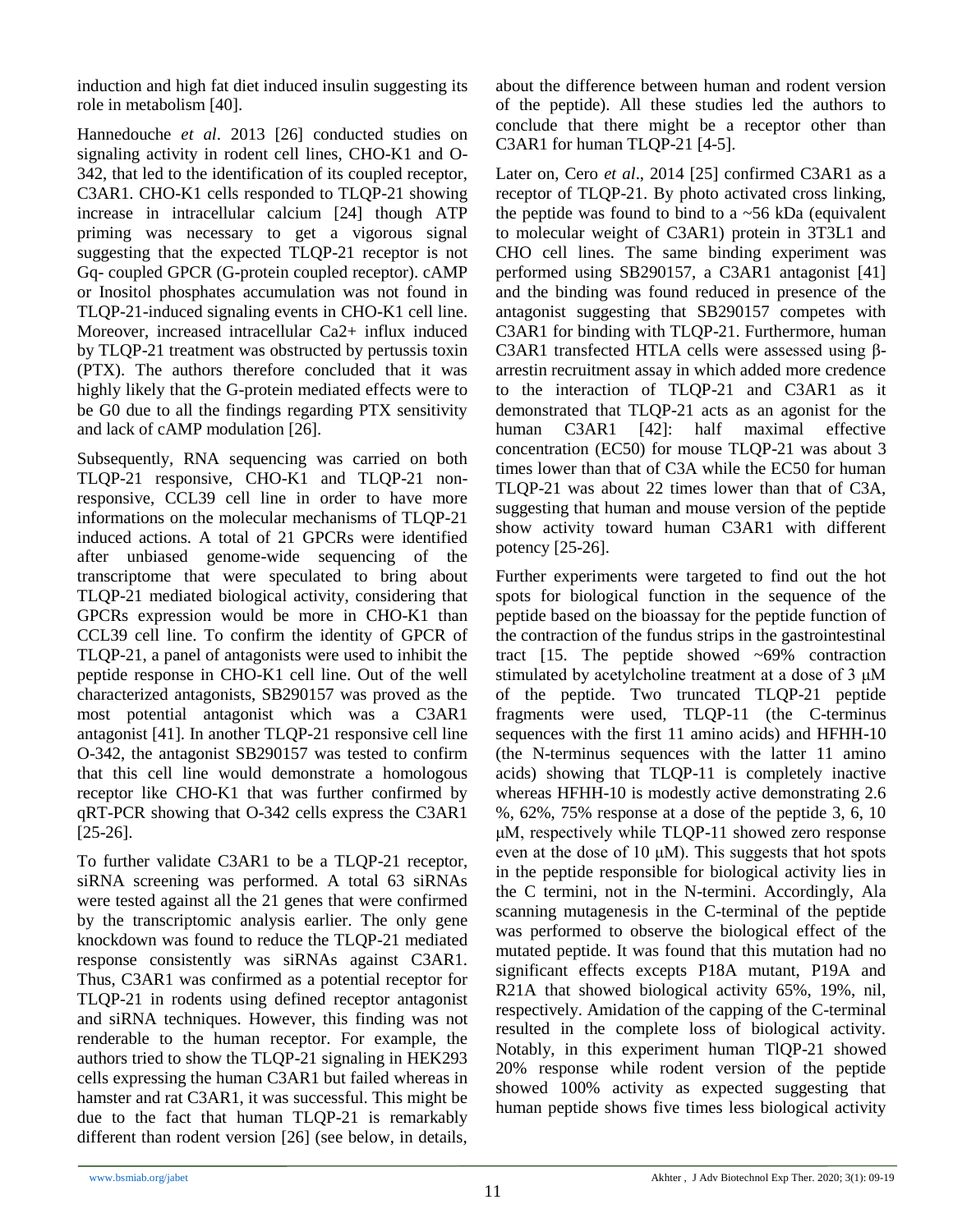to the rodent receptor compared to the rodent version of the peptide [25].

Moreover, C3AR1 has been confirmed as a receptor of TLQP-21 pointing out the folding-upon-binding mechanism : TLQP-21 is intrinsically disordered but upon binding with its receptor C3AR1, it goes from disordered to ordered shift adopting α- helical conformations [25] in consistent with a molecular dynamics study exploring that the peptide is not absolutely random coil but it also possesses stretches of distinct structural region that adopts a very much compact globular structure stabilized by  $\pi$ -cationic interactions and several hydrogen bonding interactions, finally validating that the peptide exhibits very flexibility in solution and that three C-terminal residues, P19-R21, and the region A7-R9 shows strong helical tendency [43].

In fact, according to the report from Cero *et al*., 2014 [25] supplemented the finding of Hannedouche *et al*. 2013 [26] that there is possibly a receptor other than C3AR1 in humans, as human TLQP-21 is different from its rodent version sequence by four amino acids [22], highlighting the dissimilar biological function of human and rodent TLQP- 21[25]. Cero *et al*. 2014[25] suggested that this finding might be connected with the human susceptibility to obesity due to less potency of human TLQP-21 toward receptor C3AR1 resulting in less lipolysis of adipocytes [6]. This could be one of the reasons of being more susceptible to obesity by human than other species [25]. All in all, considering all potential functions of TLQP-21 (as mentioned earlier), there should be another receptor in humans to which human version of the peptide will bind and potentiate 100% biological activity.

It is noteworthy that almost all of these works with TLQP-21 were performed with rat/mouse TLQP-21, except, so far it has been known, very few works that were performed by Hannedouche *et al*., 2013 [26]and Cero, *et al*., 2014 [25] with human TLQP-21; provided that due to the difference in biological activities between human and rodent TLQP-21 [25] (as discussed earlier) as well as due to the difference in respect of the sequences between human (TLQPPSALRRRHYHHALPPSR) and rodent version (TLQPPASSRRRHFHHALPPAR) of the peptide, it is highly expected that there is different receptor(s) for human as mentioned by Hannedouche *et al*., 2013 [26]. No doubt left, identification of the receptor of VGFderived human peptide TLQP-21 will offer a very interesting pharmacological target to develop drugs for the treatment not only of obesity related disorders but also for improving the treatment for hypertension [14], stress [21-22], reproduction [19-20] and diabetes [10]. In

addition, it should help understand the molecular mechanisms in human underlying these ailments [4-5].

It was proposed by Chen *et al*., 2013 [12] that both receptors, gC1qR and C3AR1 functions in response to TLQP-21, either simultaneously or sequentially as it has not yet been disclosed that whether the receptors interact each other or not, in response to the peptide. However, the functional and structural similarity between gC1qR and the peptide TLQP-21 is apparently absent [44]. Moreover, the possibility of the existence of the second receptor, in addition to C3AR1, in CHO or 3T3L1 cells is not supported by the recent and previous works [6, 24- 26].

## **RECOGNITION OF HSPA8 RECEPTOR FOR HUMAN TLQP-21**

71 kDa heat shock cognate protein A8, also nomenclated as HSPA8 is included in the heat shock protein (HSP70) family. It is expressed constant rate regardless of physiological demand but can be induced with exposure to stress. HSPA8 is centralized in the cytosolic and nuclear domain of the cell and performs a number of biochemical processes. It is also located in the cytoplasmic surfaces in membrane associated interactions, especially in oncocytes, pluripotent human ESCs and transformed B cells [45-48]. Rat neurocerebral studies have found evidence of its presence in the form of membrane rafts [49].

HSPA8 was recognized as a TLQP-21 receptor in human through affinity based chromatographic approaches followed by mass spectrometry. Crosslinking and FACS experiments established the TLQP-21–HSPA8 binding on SHSY-5Y cells which is in accordance with the previously confirmed profusion of HSPA8 and other HSPs on cellular surfaces observed by Pino *et al*., 2013; Shin, *et al*., 2003; Vega, *et al*., 2008; Altin and Pagler, 1995 [50-53]. Molecular modeling studies predict the docking of TLQP-21 into the HSPA8 peptide binding pocket withal [4-5].

# **Molecular dynamics study**

A docking and simulation study, prompted by the identification of HSPA8 as a receptor of TLQP-21, was carried out concluding that the ligand human TLQP-21 directly fits into the receptor HSPA8.

Molecular dynamics simulation study explored the structural dynamics of TLQP-21 bound to the HSPA8 receptor binding site. The mechanism by which ligandpeptide recognition occurs between TLQP-21 and HSPA8 was investigated by designing a protein-peptide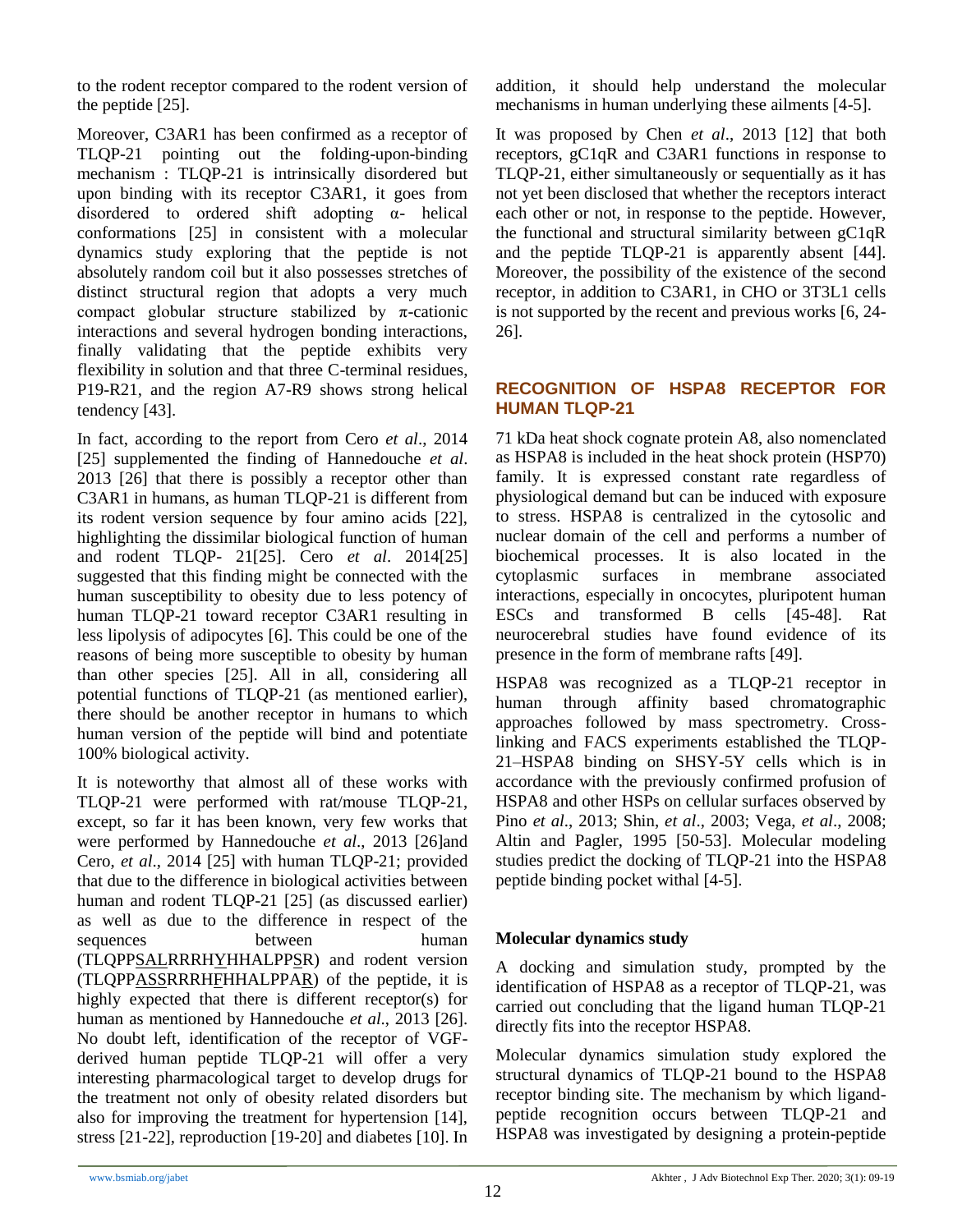docking model. It was apparent that TLQP-21 shows distinct affinity towards the HSPA8 receptor β-sheet region. This enables strong binding of TLQP-21 to occur inside the substrate binding site while maintaining a distinct helical conformation. Hence, proper spatial fitting of ligand to receptor can be verified via molecular docking study. Furthermore, the formation of a stable ligand-receptor complex between TLQP-21 and HSPA8 can be proposed which is strongly supported by the fact that no dissociation was noticed while performing the simulation [4-5, 43].

## **Down regulation of HSPA8 expression via OMTR**

FACS studies, as described before, confirmed that TLQP-21 binds to HSPA8 on the surface of SHSY-5Y cells. But when OMTR, an inhibitor of the expression of HSPA8 [54], was used; binding of TLQP-21 to the surface of cells decreased [4-5, 55-56], strongly suggesting that TLQP-21 binding was through HSPA8.

HSPA8 interacts with surface signaling molecules including CD14, CD40, CD91, TLR2/TLR4, CCR5, CD36, FEEL, Lox-1, SR-A, and SREC [57], initiating extracellular signal transduction cascades. HSPA8 also interacts with TLR2/TLR4, induce cytokine expression, TNF-α, IL- 1β, and IL-6, and finally activates p38MAPK, NF-κB pathways [58]. HSPA8 has been found to be an important signaling molecule interacting with a wide range of molecules, the molecular mechanisms involved remained largely elusive [4-5].

There are multiple evidences showing the ability of HSPA8 to interact with variety of ligands/binding partners of cellular, bacterial, and viral origin, illustrating their functional consequences downward, though in most cases they are still to be more clarified. Already HSPA8 has been known as a multifunctional and multiligand binding protein with multi-location. It also localizes to the cell surface for cell recognition by immune cells, even more directly performing as a receptor [59-64]. For example, the first ever demonstration of HSPA8's involvement in cell protection from complement mediated damage showed that sublytic complement activation provoked the translocation of HSPA8 from the cytosol to the exoplasmic side of human erythroleukemia cellular plasma membrane, K562. Treatment with HSPA8 inhibitor, deoxyspergualin (DSG) sensitized K562 cells to complement lysis, on the other hand, treatment with HSPA 8 inducers like ethanol, butanol and hemin, shielded the cells from complement-activated disintegration. Moreover, HSPA8 was identified by monoclonal antibodies on intact, viable cellular periphery when complement stressed. All these data

validated the role of HSPA8 in cell defense against complement as well as its translocation to the plasma membrane of the cells [4, 60].

The HSPA8 proteins were also found to interact with rat CD3+, CD4-, CD8-, T-cell receptor (TCR) alphabeta-, natural killer recetor-P1- T cells [62]. Moreover, the HSPA8 was found to perform directly as a receptor: Splicosomal U1-70K small nuclear ribonecleoprotein derived phosphopeptide designated as P140, exhibited participation in defensive mechanisms in lpr lupusprone/MRL mice models. The lysosomal degradation pathway hosts a mechanism responsible for the plummet in the autoreactive T-cell differentiation, which was detected when analyzing the P140—HSPA8 interplay. This was promoted by the endogenous (auto)antigen presentation of B lymphocytes which affects the MRL/lpr APCs [61- 65].

With respect to the functions of membrane-associated HSPA8, HSPA8 localized on the cell surface was shown to act as a cellular receptor for HTLV-1 induced syncytium assembly [63]. Also, a peptide analogue phosphorylated on Ser140 termed peptide P140 was seen to bind 'a unique cell surface receptor', HSPA8 [61-65] through the HSPA8 N-terminal domain [66], and with the successful execution of phase II clinical trials—P140 is now considered a potential therapeutic intervention of systemic lupus erythematosus [67-68]; accordingly phase III clinical trials are ongoing [66].

HSPA8 possesses a peptide binding domain [69], a feature it shares with other members of the HSP70 family although each one exhibits exclusive and diversified peptide binding features [70]. When assessing a phage display peptide library, heptamers seems to have an amplifying capacity of the binding affinity of HSPA8 domain when compared with hexamers containing at least KK, KR or RR [71]. Interestingly, the peptide sequence of TLQP-21 contains RR sequence at the region R9- R10- R11 [4-5].

Further, a circular dichroism study has shown the conformational change of HSPA8 due to binding of a decapeptide [72]. HSPA8 has also been shown to bind proteins, such as the prion protein [73] or listeria specific adhesion protein, for which it acts as a receptor in caco-2 cells [74]. HSPA8 has been proved to react with phosphatidylserine on PC12 cellular surface [75]. Binding site has also been unveiled on HSPA8 for 15 deoxyspergualin, DSG [76].

It is also suggested that chaperones like HSPA8 function through 'transient exposure' of their 'interactive surface' (regions of intramolecular or intermolecular contact) [77] important in maintaining their interactions with other proteins [72].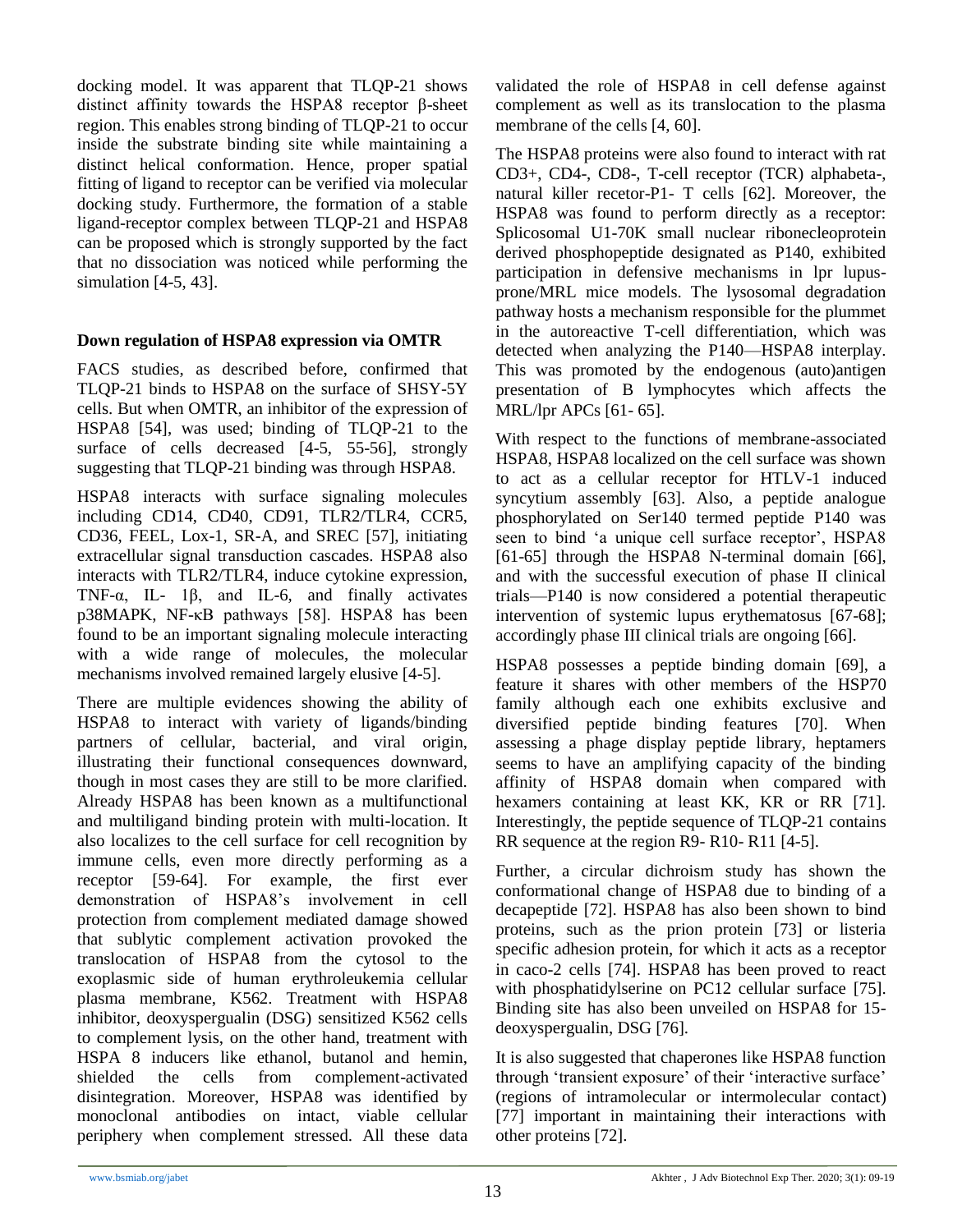#### **RECEPTOR(S) FOR HUMAN VS RODENT TLQP-21**

Both human and rodent version of the peptide contains basic sequence RR to which the binding affinity of the HSPA8 was found to increase considerably [71]. A strong correspondence with HSPA8 binding site was found for R-10-R11 of TLQP-21, which was explored through simulating molecular dynamics of receptor bound TLQP-21 [4].

However, to date most of the works focusing the characterization of TLQP-21 effects were based on rodent models, rather on human beings [78]. In fact, very few studies have been carried out with TLQP-21 using human cells. It is important to note here that for the first time Stephens *et al*., 2012 [10] showed the controlled TLQP-21 secretion from human islets and effect of TLQP-21 on human pancreatic islet cells was established by the same group. Later on, in 2013, Zhang *et al* [78] ascertained that in human umbilical vascular endothelial cells (HUVECs) TLQP-21 was capable of stopping apoptosis when the cells were treated with high glucose concentration; additionally they validated the signaling pathway in HUVECs: TLQP-21 uplifts the synthesis of NADPH and GSH (glutathione) in response to the boost up expression of G6PD (glucose-6 phosphate dehydrogenase), finally restoring the ROS (reactive oxygen species). All these data suggest that the peptide has effects in human cells but there might be different processing mechanism than rodents leading to a different receptor recognition in humans [26]. Recently, Cero *et al*., 2014 [25] exhibited how an S20A substitution in human TLQP-21 enable binding with human C3AR1 – but we observe that in comparison, rodent TLQP-21 have a higher binding tendency. Moreover, rodent TLQP-21 also surpasses their human orthologues by nearly five times more exertion, considering biological activity [26], upon interaction with the rodent C3AR1 receptor [25].

All these data support the existence of different receptors for human vs rodent TLQP-21 that will potentiate 100 % biological activity in humans. Molteni *et al*., 2018 *[79]* recently provided the evidence of having different receptors for TLQP-21 in rodent versus human cells.



**Figure 1**. Diagrammatic representation of the effects of TLQP-21 binding to its receptors (Modified from Cero *et al*., 2014) [25].

#### **DOWNSTREAM EFFECTS OF HUMAN TLQP-21 BINDING TO ITS RECEPTOR**

Until now, what is known about the downstream effects of binding of murine TLQP-21 to its receptors: TLQP-21 was found to increase the calcium levels in macrophages in a gC1qR dependent manner in rats [12]. The bioactivity of TLQP-21 was also reported to be GPCR-mediated in the CHO-K1 cell line. In CHO-K1 cells it was found that there is increase in intracellular calcium in response to TLQP-21, though to get strong signal ATP priming was required [26]. However, these outcomes were not possible to translate in human suggesting that human TLQP-21 might not work very well in those systems.

Since it is unknown that whether similar effects, as cited by Chen *et al*., 2013 [12] and Hannedouche *et al*., 2013 [26], would be exerted by human TLQP-21 in the experimental system of this study, a proteomic as well as phosphoproteomic study was carried out. Of note, it is also important to validate that TLQP-21 is indeed having a biological effect in the model used in this study. Further, this is a starting point and pioneer work for future studies regarding the binding of the human version of the peptide to its receptor HSPA8.

Till now, HSPA8 was shown to interact with variety of ligands/binding partners with its functional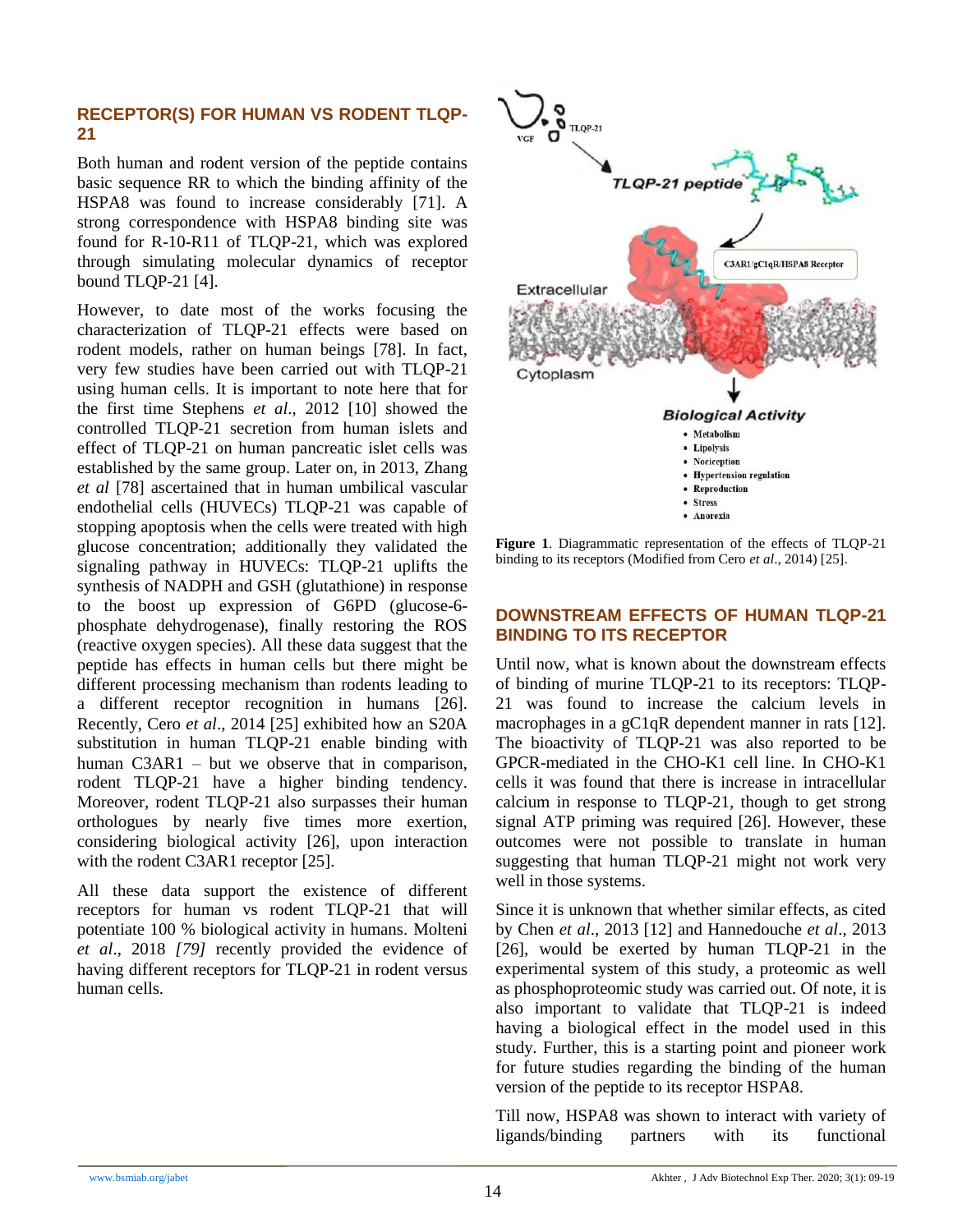consequences downward. But in most cases they are still to be more clarified. HSPA8 was reported to interact with TLR2/TLR4, induce cytokine expression, TNF- $\alpha$ , IL- 1β, and IL-6, initiating p38MAPK, NF-κB pathways [58]. It was also found to interact with surface signaling molecules including CD14, CD40, CD91, TLR2/TLR4, CCR5, CD36, FEEL, Lox-1, SR-A, and SREC [57], commencing signal transductions [45]. HSPA8 found to provoke the autogenic (auto) antigen processing affecting antigen-presenting B cells, reducing autoreactive T-cell priming; via a signalling mechanism involving a lysosomal degradation pathway [61].

Both the proteomic and the phosphoproteomic study showed altered protein expressions. Further investigations are required to validate the result, also to confirm whether HSPA8 is involved in this altered protein expression or not. As a whole, further studies are required to clarify the overall downstream signaling pathways involved in the interaction of TLQP-21 and HSPA8. Also to be noted, the exploitation of HSPA8– TLQP-21 binding can only be achieved through extensive research to further enhance our interpretation of this ligand-receptor interplay, which is still in its early phase. In order to unravel the molecular channels associated with TLQP-21 activity in the intracellular domain, it is imperative that we establish clearer cognizance of the downstream consequences for TLQP-21 treatment of cells – apprehending the protein regulation mechanism of TLQP-21 in treated cells for qualitative and quantitative investigation [4-5]. Recently, stromal interaction molecule proteins and Ca<sup>+</sup> channels were found to be involved in the intracellular pathways of TLQP-21 *[79]*. Regarding the pharmacokinetics of TLQP-21, Guo *et al*., 2018 and very recently, in 2019 Sahu *et al.* postulated that TLQP-21 acts on adipose tissue to promote lipolysis and, therefore, potentially a future medication for obesity therapies by reducing body fat *in vivo* via potentiating either the β-AR system [80] or adrenergic-receptorinduced lipolysis system [81], respectively*.*

#### **FUTURE DIRECTIONS AND CONCLUSION**

The major task moving forward is to elucidate the signaling pathways of the ligand TLQP-21 and its receptor HSPA8. Till to date, HSPA8 is the first putative receptor of TLQP-21 in human cells. Further advance exploration into the HSPA8-TLQP-21 interaction emphasizing, specially the downstream consequences is an essential need now. The mechanisms by which HSPA8 is released and acts later on after having bound with TLQP-21 will provide valuable information regarding different physiological processes as well as will provide viable therapeutic strategies for numbers of pathologic conditions treatment.

# **ACKNOWLEDGEMENT**

This research received no external funding. The author is grateful to Jesus Rodriguez Requena, CIMUS Biomedical Research Institute, University of Santiago de Compostela-IDIS, Santiago de Compostela-15782, Spain for his supervision and support during the work.

## **CONFLICTS OF INTEREST**

The author declares no conflict of interest.

# **REFERENCES**

- [1] Levi A, Eldridge JD, Paterson BM. Molecular cloning of a gene sequence regulated by nerve growth factor. Science 1985; 229(4711): 393-95.
- [2] Possenti R, Eldridge JD, Paterson BM, Grasso A, Levi A A protein induced by NGF in PC12 cells is stored in secretory vesicles and released through the regulated pathway. EMBO J.; 1989; 8(8): 2217-23.
- [3] Ayub M. Investigating the mechanisms of action of VGF-derived peptides in the nervous system. 2012
- [4] Akhter S. Isolation of VGF derived neuropeptide receptor. 2015.
- [5] Akhter S, Chakraborty S, Moutinho D, AÂ lvarez-Coiradas E, Rosa I, Viñuela J. The human VGF-derived bioactive peptide TLQP-21 binds heat shock 71 kDa protein 8 (HSPA8) on the surface of SHSY-5Y cells. PLoS ONE 12(9):e0185176.
- [6] Possenti R, Muccioli G, Petrocchi P, Cero C, Cabassi A, Vulchanova L, Riedl MS, Manieri M, Frontini A, Giordano A, Cinti S, Govoni P, Graiani G, Quaini F, Ghè C, Bresciani E, Bulgarelli I, Torsello A, Locatelli V, Sanghez V, Larsen BD, Petersen JS, Palanza P, Parmigiani S, Moles A, Levi A, Bartolomucci A. Characterization of a novel peripheral pro-lipolytic mechanism in mice: role of VGF-derived peptide TLQP-21. Biochem J. 2012; 441 (1): 511-22.
- [7] Jethwa PH, Warner A, Nilaweera KN, Brameld JM, Keyte JW, Carter WG, Bolton N, Bruggraber M, Morgan PJ, Barrett P.VGFderived peptide, TLQP-21, regulates food intake and body weight in Siberian hamsters. Endocrinology 2007; 148: 4044-55.
- [8] Bartolomucci A, Corte GL, Possenti R, Locatelli V, Rigamonti AE, Torsello A, Bresciani E, Bulgarelli I, Rizzi R, Pavone F, D'Amato FR, Severini C, Mignogna G, Giorgi A, Schinina ME, Elia G, Brancia C, Ferri GL, Conti R, Ciani B, Pascucci T, Dell'Omo G, Muller EE, Levi A, Moles A. TLQP-21, a VGF-derived peptide,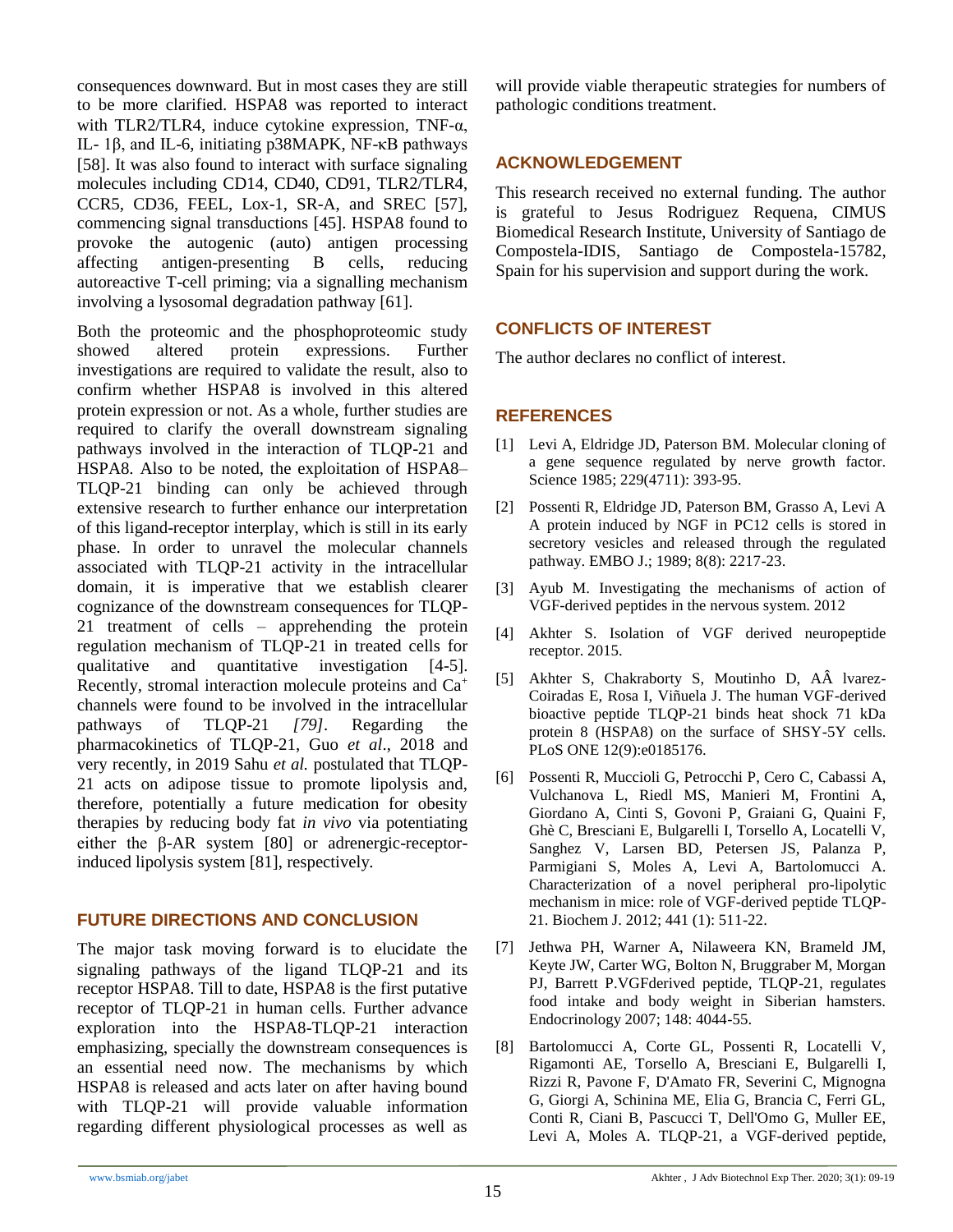increases energy expenditure and prevents the early phase of diet-induced obesity, Proc. Natl. Acad. Sci. U. S. A. 2006; 103 : 14584–89.

- [9] Bartolomucci A, Moles A, Levi A, Possenti R. Pathophysiological role of TLQP-21: gastrointestinal and metabolic functions. Eat Weight Disord. 2008; 13(3): e49-54. PMID: 19011364.
- [10] Stephens SB, Schisler JC, Hohmeier HE, An J, Sun AY, Pitt GS, Newgard CB. A VGF-derived peptide attenuates development of type 2 diabetes via enhancement of islet β-cell survival and function. Cell Metab. 2012; 16 (1): 33-43. doi: 10.1016/j.cmet.2012.05.011.
- [11] Fairbanks CA, Peterson CD, Speltz RH, Riedl MS, Kitto KF, Dykstra JA, Braun PD, Sadahiro M, Salton SR, Vulchanova L. The VGF-derived peptide TLQP-21 contributes to inflammatory and nerve injury induced hypersensitivity. Pain 2014; 155: 1229–37.
- [12] Chen YC, Pristerá A, Ayub M, Swanwick RS, Karu K, Hamada Y, Rice AS, Okuse K. Identification of a receptor for neuropeptide VGF and its role in neuropathic pain. J Biol Chem. 2013; 288 (48): 34638- 46.
- [13] Rizzi R, Bartolomucci A, Moles A, D'Amato F, Sacerdote P, Levi A, La Corte G, Ciotti MT, Possenti R, Pavone F. The VGF-derived peptide TLQP-21: a new modulatory peptide for inflammatory pain. Neurosci Lett 2008; 441: 129–33.
- [14] Fargali S, Garcia AL, Sadahiro M, Jiang C, Janssen WG, Lin WJ, Cogliani V, Elste A, Mortillo S, Cero C. The granin VGF promotes genesis of secretory vesicles, and regulates circulating catecholamine levels and blood pressure. FASEB J. 2014; 28: 2120–33.
- [15] Severini C, La Corte G, Improta G, Broccardo M, Agostini S, Petrella C, Sibilia V, Pagani F, Guidobono F, Bulgarelli I. *In vitro* and *in vivo* pharmacological role of TLQP-21, a VGF-derived peptide, in the regulation of rat gastric motor functions. Br. J. Pharmacol. 2009; 157: 984-93.
- [16] Sibilia V, Pagani F, Bulgarelli I, Tulipano G, Possenti R, Guidobono F. Characterization of the mechanisms involved in the gastric antisecretory effect of TLQP-21, a VGF-derived peptide, in rats. Amino Acids 2012; 42 (4): 1261-8. doi: 10.1007/s00726-010-0818-6. Epub 2010 Dec 4.
- [17] Sibilia V, Pagani F, Bulgarelli I, Mrak E, Broccardo M, Improta G, Severini C, Possenti R, Guidobono F. TLQP-21, a VGF-derived peptide, prevents ethanol-induced gastric lesions: insights into its mode of action. Neuroendocrinology 2010a; 92 (3): 189-97. doi: 10.1159/000319791.
- [18] Sibilia V, Pagani F, Bulgarelli I, Tulipano G, Possenti R, Guidobono F. Characterization of the mechanisms involved in the gastric antisecretory effect of TLQP-21, a VGF-derived peptide, in rats. Amino Acids 2010b; 10.1007/s00726010-0818-6.
- [19] Aguilaera E, Pineda R, Gayta´n F, Sa´nchez-Garrido, MA Romero, M Romero-Ruiz, A Ruiz-Pino, F Tena-Sempere, M and Pinilla L. Characterization of the reproductive effects of the VGF-derived peptide TLQP-21 in female rats: *in vivo* and *in vitro* studies. Neuroendocriology 2013; 98: 38–50.
- [20] Pinilla L, Pineda R, Gaytan F, Romero M, Garcia-Galiano D, Sanchez Garrido MA, Ruiz-Pino F, Tena-Sempere M, Aguilar E. Characterization of the reproductive effects of the anorexigenic VGF-derived peptide TLQP-21: *in vivo* and *in vitro* studies in male rats. Am. J. Physiol. Endocrinol. Metab. 2011; 300: 837- 47.
- [21] Razzoli M, Bo E, Pascucci T, Pavone F, D'Amato FR, Cero C, Sanghez V, Dadomo H, Palanza P, Parmigiani S. Implication of the VGF derived peptide TLQP-21 in mouse acute and chronicstress responses. Behav. Brain Res. 2012; 229: 333–39.
- [22] Bartolomucci A, Possenti R, Mahata SK, Fischer-Colbrie R, Loh YP, Salton SR. The extended granin family: structure, function, and biomedical implications. Endocr Rev. 2011; 32 (6): 755-97.
- [23] Severini C, Ciotti MT, Biondini L, Quaresima S, Rinaldi AM, Levi A, Frank C, Possenti R.TLQP-21, a neuroendocrine VGF-derived peptide, prevents cerebellar granule cells death induced by serum and potassium deprivation. J Neurochem 2008; 104: 534-44.
- [24] Cassina V, Torsello A, Tempestini A, Salerno D, Brogioli D, Tamiazzo L, Bresciani E, Martinez J, Fehrentz JA, Verdié P, Omeljaniuk RJ, Possenti R, Rizzi L, Locatelli V, Mantegazza F. Biophysical characterization of a binding site for TLQP-21, a naturally occurring peptide which induces resistance to obesity. 2013. Biochim Biophys Acta. 2013; (2): 455-60. doi: 10.1016/j.bbamem.2012.10.023. Epub 2012 Oct 30.
- [25] Cero C, Vostrikov VV, Verardi R, Severini C, Gopinath T, Braun PD, Sassano MF, Gurney A, Roth BL, Vulchanova L, Possenti R, Veglia G, Bartolomucci A. The TLQP-21 peptide activates the G-proteincoupled receptor C3aR1 via a folding-upon-binding mechanism. Structure; 2014; 22: 1744–53.
- [26] Hannedouche S, Beck V, Leighton-Davies J, Beibel M, Roma G, Oakeley EJ, Lannoy V, Bernard J, Hamon J, Barbieri S, Preuss I, Lasbennes MC, Sailer AW, Suply T, Seuwen K, Parker CN, Bassilana F. The identification of the C3a Receptor (C3AR1) as the target of the VGF derived peptide TLQP-21 in rodent cells. J Biol Chem. 2013; 20; 288(38): 27434-43. doi: 10.1074/jbc.M113.497214. Epub 2013 Aug 12.
- [27] Dedio J, Jahnen-Dechent W, Bachmann M, Muller-Esterl W. The multiligand-binding protein gC1qR, putative C1q receptor, is a mitochondrial protein. J Immunol 1998; 160: 3534-42.
- [28] Petersen-Mahrt SK, Estmer C, Ohrmalm C, Matthews DA, Russell WC, Akusjarvi G. The splicing factor-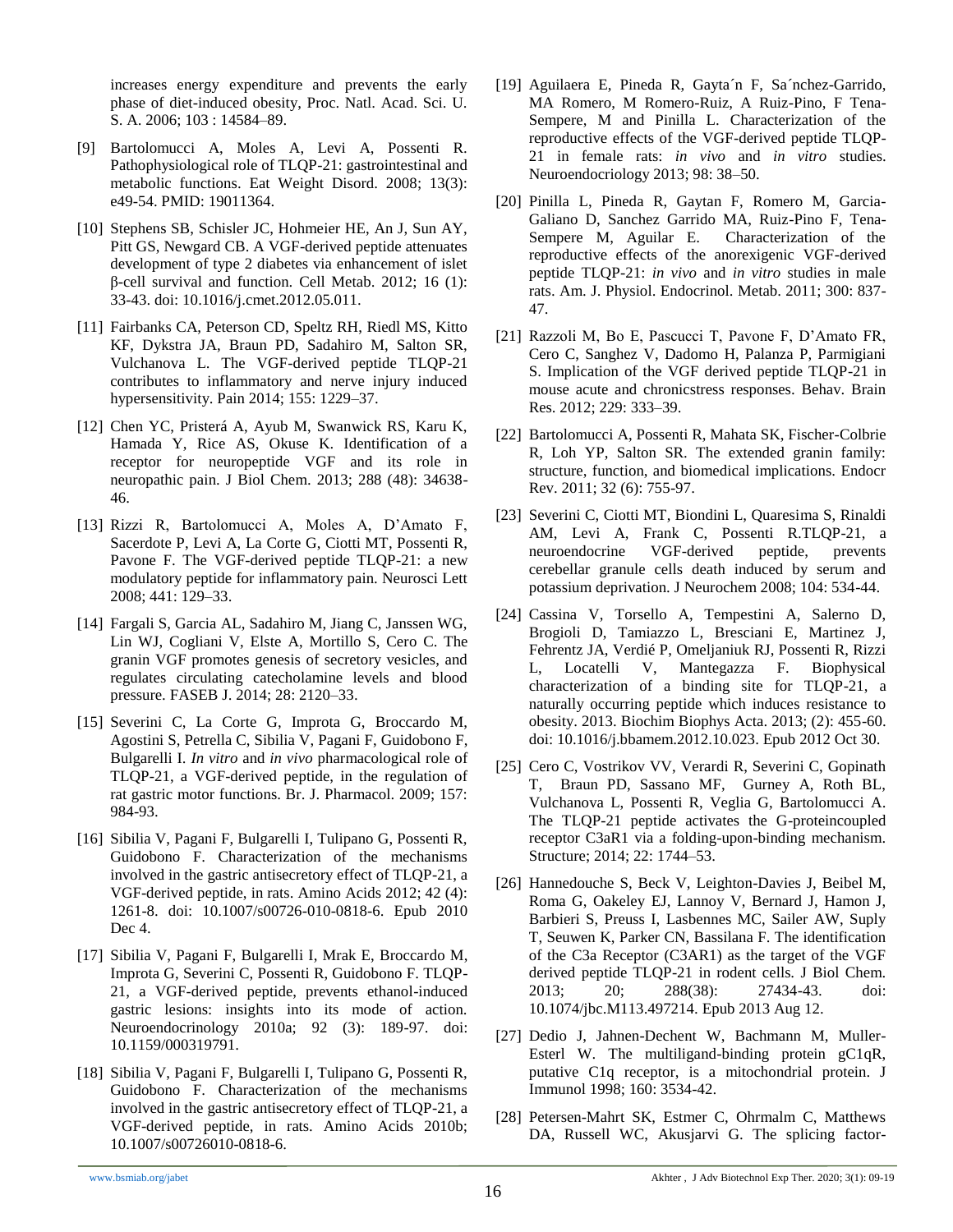associated protein, p32, regulates RNA splicing by inhibiting ASF/SF2 RNA binding and phosphorylation. The EMBO journal 1999; 18: 1014-24.

- [29] Peterson KL, Zhang W, Lu PD, Keilbaugh SA, Peerschke EI, Ghebrehiwet B. The C1q-binding cell membrane proteins cC1q-R and gC1q-R are released from activated cells: subcellular distribution and immunochemical characterization. Clin Immunol Immunopathol 1997; 84: 17-26.
- [30] Peerschke EI, Ghebrehiwet B. The contribution of gC1qR/p33 in infection and inflammation. Immunobiology 2007; 212: 333-42.
- [31] Peerschke EI, Yin W, Grigg SE, Ghebrehiwet B. Blood platelets activate the classical pathway of human complement. J Thromb Haemost 2006; 4: 20352042.
- [32] Ghebrehiwet B, Lu PD, Zhang W, Lim BL, Eggleton P, Leigh LE, Reid KB, Peerschke EI.Identification of functional domains on gC1Q-R, a cell surface protein that binds to the globular "heads" of C1Q, using monoclonal antibodies and synthetic peptides. Hybridoma 1996; 15: 333-342.
- [33] Xu Z, Hirasawa A, Shinoura H, Tsujimoto G. Interaction of the alpha (1B)-adrenergic receptor with gC1q-R, a multifunctional protein. J. Biol. Chem. 1999; 274: 21149- 54.
- [34] Ghebrehiwet B, Lim BL, Kumar R, Feng X, Peerschke EI. gC1qR/p33, a member of a new class of multifunctional and multicompartmental cellular proteins, is involved in inflammation and infection. Immunol Rev 2001; 180: 6577.
- [35] Ghebrehiwet B, Peerschke EI. cC1q-R (calreticulin) and gC1q-R/p33: ubiquitously expressed multi-ligand binding cellular proteins involved in inflammation and infection. 2004. Mol Immunol. 2004; 41(2-3):173-83.
- [36] Kim KB, Kim BW, Choo HJ, Kwon YC, Ahn BY, Choi JS, Lee JS, Ko YG. Proteome analysis of adipocyte lipid rafts reveals that gC1qR plays essential roles in adipogenesis and insulin signal transduction. Proteomics 2009; 9: 2373–82.
- [37] Klos A, Wende E, Wareham KJ, Monk PN. International Union of Pharmacology. LXXXVII. Complement peptide C5a, C4a, and C3a receptors. Pharmacol. Rev. 2013; 65 (1): 500–43.
- [38] Opstal-van Winden AW, Vermeulen RC, Peeters PH, Beijnen JH, van Gils CH. Early diagnostic protein biomarkers for breast cancer: how far have we come? Breast Cancer Res. Treat. 2012; 134: 1–12.
- [39] Francis K, Lewis BM, Akatsu H, Monk PN, Cain SA, Scanlon MF, Morgan BP, Ham J, Gasque P. Complement C3a receptors in the pituitary gland: a novel pathway by which an innate immune molecule releases hormones involved in the control of inflammation. FASEB J. 2003; 17: 2266–68.
- [40] Mamane Y, Chung Chan C, Lavallee G, Morin N, Xu LJ, Huang J, Gordon R, Thomas W, Lamb J, Schadt EE, Kennedy BP, Mancini JA. The C3a anaphylatoxin receptor is a key mediator of insulin resistance and functions by modulating adipose tissue macrophage infiltration and activation. Diabetes 2009; 58: 2006–17.
- [41] Ames RS, Lee D, Foley J, J Jurewicz, AJ Tornetta, MA Bautsch, W Settmacher, B Klos, A Erhard, KF Cousins, RD, Sulpizio AC, Hieble JP, McCafferty G, Ward KW, Adams JL, Bondinell WE, Underwood DC, Osborn RR, Badger AM, Sarau HM. Identification of a selective nonpeptide antagonist of the anaphylatoxin C3a receptor that demonstrates antiinflammatory activity in animal models. J Immunol. 2001; 15: 166 (10): 6341-8.
- [42] Lin H, Sassano MF, Roth BL, Shoichet BK. A pharmacological organization of G protein-coupled receptors. 2013.Nat Methods. 10(2): 140-6. doi: 10.1038/nmeth.2324.
- [43] Chakraborty S, Akhter S, Requena JR, Basu S. Probing the conformational dynamics of the bioactive peptide TLQP 21 in solution: A molecular dynamics study. Chem Biol Drug Des. 2015 86:938-44. doi: 10.1111/cbdd.12541.
- [44] Gaboriaud C, Juanhuix J, Gruez A, Lacroix M, Darnault C, Pignol D, Verger D, Fontecilla-Camps JC, Arlaud GJ. The crystal structure of the globular head of complement protein C1q provides a basis for its versatile recognition properties. J Biol Chem. 2003; 21 278(47): 46974-82.
- [45] Liao Y, Tang L. The Critical Roles of HSC70 in Physiological and Pathological Processes. Curr Pharm Design. 2014; 20: 101-7.
- [46] Mambula SS, Calderwood SK. Heat Shock Protein 70 is secretedfrom tumor cells by a nonclassical pathway involving lysosomal endosomes. J Immunol 2006; 177: 7849-57.
- [47] Kettner S, Kalthoff F, Graf P, Priller E, Kricek F, Lindley I, Schweighoffer T. EWI-2/CD316 is an induciblereceptor of HSPA8 on Human Dendritic Cells. Mol Cell Biol 2007; 27: 7718-26.
- [48] Powers MV, Clarke PA, Workman P. Dual targeting of HSC70 and HSP72 inhibits HSP90 function and Induces tumor-specific apoptosis. Cancer Cell 2008; 14: 250-62.
- [49] Chen S, Bawa D, Besshoh S, Gurd JW, Brown IR. Association of heat shock proteins and neuronal membrane components with lipid rafts from the rat brain. J. Neurosci. Res. 2005; 81: 522–29.
- [50] Pino MF, Zhang G, Rosser CJ, Goodison S, Urquidi V. Heat shock cognate protein HSPA8 (Hsc70) regulates migration and xenograft growth of breast tumor cell lines. [Abstract]. In: Proceedings of the 104th Annual Meeting of the American Association for Cancer Research; 2013 Apr 6-10; Washington, DC. Philadelphia (PA): AACR; Cancer Res 73(8 Suppl): Abstract nr 3798.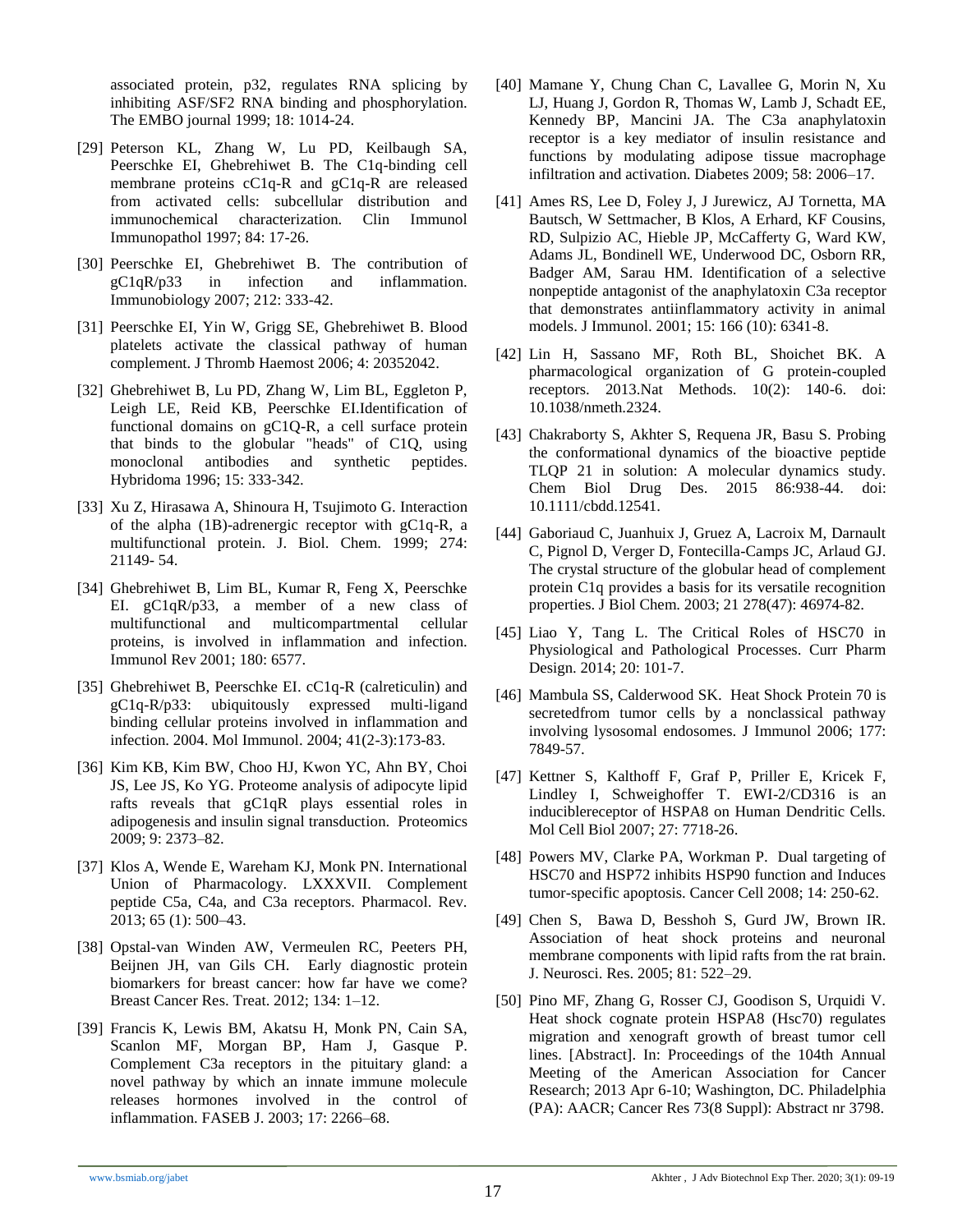- [51] Shin BK, Wang H, Marie A, Naour FL, Brichory F, Jang JH, Zhao R, Puravs E, Tra J, Michael CW, Misek DE, Hanash SM. Global profiling of the cell surface proteome of cancer cells uncovers an abundance of proteins with chaperone function. J. Biol. Chem. 2003; 278: 7607-16. Epub 2002 Dec 18.
- [52] Vega VL, Rodríguez-Silva M, Frey T, Gehrmann M, Diaz JC, Steinem C, Multhoff G, Arispe N, De Maio A. Hsp70 translocates into the plasma membrane after stress and is released into the extracellular environment in a membrane-associated form that activates macrophages. J. Immunol. 2008; 180: 6, 4299-4307.
- [53] Altin JG and Pagler EB. A one-step procedure for biotinylation and chemical cross-linking of lymphocyte surface and intracellular membrane-associated molecules. Anal Biochem. 1995; 224(1): 382-9.
- [54] Wang YP, Liu F, He HW, Han YX, Peng ZG, Li BW, You XF, Song DQ, Li ZR, Yu LY, Cen S, Hong B, Sun CH, Zhao LX, Kreiswirth B, Perlin D, Shao RG, Jiang JD. Heat stress cognate 70 host protein as a potential drug target against drug resistance in hepatitis B virus. Antimicrob Agents Chemother. 2010; 54(5):2070-7.
- [55] Akhter S, Requena JR Oxymatrine (an inhibitor of HSPA8) reduces binding of VGF derived bioactive peptide TLQP-21 to the surface of live SHSY-5Y cells. Khulna University Studies; 2017; 14 (1 & 2): 71-82.
- [56] Akhter S. A study on the effect of VGF derived bioactive peptide TLQP-21 on ERK/AKT signalling in SHSY-5Y cells. Proceedings of the International Conference on Bioinformatics and Biostatistics for Agriculture, Health and Environment of Department of Statistics, University of Rajshahi, Bangladesh and Bangladesh Bioinformatics and Computational Biology Association (BBCBA), 529- 33.
- [57] Calderwood SK, Mambula SS, Gray PJ Jr, Theriault JR. Extracellular heat shock proteins in cell signaling. FEBS Lett 2007; 581: 3689-94.
- [58] Zou N, Ao L, Cleveland JC Jr. Critical role of extracellular heat shock cognate protein 70 in the myocardial inflammatory response and cardiac dysfunction after global ischemia-reperfusion. Am J Physiol Heart Circ Physiol 2008; 294: 2805-13.
- [59] Tsuboi N, Ishikawa M, Tamura Y, Takayama S, Tobioka H, Matsuura A, Hirayoshi K, Nagata K, Sato N, Kikuchi K. Monoclonal antibody specifically reacting against 73 kilodalton heat shock cognate protein: possible expression on mammalian cell surface. Hybridoma 1994; 13: 373-81.
- [60] Fishelson Z, Hochman I, Greene LE, Eisenberg E. Contribution of heat shock proteins to cell protection from complement-mediated lysis. Int Immunol 2001; 13: 983-91.
- [61] Page N, Gros F, Schall N, Décossas M, Bagnard D, Briand JP, Muller S. HSC70 blockade by the therapeutic peptide P140 affects autophagic processes and

endogenous MHCII presentation in murine lupus. Ann Rheum Dis2011; 70: 837-43.

- [62] Kishi A, Ichinohe T, Hirai I, Kamiguchi K, Tamura Y, Kinebuchi M, Torigoe T, Ichimiya S, Kondo N, Ishitani K. The cell surface expressed HSC70-like molecule preferentially reacts with the rat T-cell receptor Vdelta6 family. Immunogenetics 2001; 53: 401-9.
- [63] Sagara Y, Ishida C, Inoue Y, Shiraki H, Maeda. Y.71 kilodalton heat shock cognate protein acts as a cellular receptor for syncytium formation induced by human Tcell lymphotropic virus type 1. J Virol 1998; 72: 535-41.
- [64] Guerrero CA, Moreno LP. Rotavirus receptor proteins Hsc70 and integrin αvβ3 are located in the lipid microdomains of animal intestinal cells. Acta Virol 2012; 56: 63-70.
- [65] Page N, Schall N, Strub JM, Quinternet M, Chaloin O, Décossas M, Cung MT, Dorsselaer AV, Briand JP, Muller S. The spliceosomal phosphopeptide P140 controls the lupus disease by interacting with the HSC70 protein and via a mechanism mediated by γδ T cells. PLoS ONE 4(4): 5273.
- [66] Stricher F, Macri C, Ruff M, Muller S.HSPA8/HSC70 chaperone protein Structure, function, and chemical targeting. Autophagy 2013; 9: (12), 1937–54.
- [67] Muller S, Monneaux F, Schall N, Rashkov RK, Oparanov BA, Wiesel P, Geiger JM, Zimmer R. Spliceosomal peptide P140 for immunotherapy of systemic lupus erythematosus: results of an early phase II clinical trial.Arthritis Rheum 2008; 58: 3873 – 83.
- [68] Zimmer R, Scherbarth HR., Rillo OL, Gomez-Reino JJ, Muller S, Lupuzor/P140 peptide in patients with systemic lupus erythematosus: a randomised, doubleblind, placebo-controlled phase IIb clinical trial. Ann Rheum Dis; 2013; 72: 1830 – 5.
- [69] Wang TF, Chmg J-H, Wang C. Identification of the peptide binding domain of hsc70, 18-kilodalton fragment located immediately after atpase domain is sufficient for high affinity binding. J Biol Chem 1993; 268: 35, 26049- 51.
- [70] Fourie AM, Sambrook JF, Gething MJ. Common and divergent peptide binding specificities of hsp70 molecular chaperones. J Biol Chem.1994; 2: 269(48): 30470-8.
- [71] Takenaka IM, Leung SM, McAndrew SJ, Brown JP, Hightower LE. Hsc70-binding peptides selected from a phage display peptide library that resemble organellar targeting sequences. J Biol Chem. 1995; 270 (34): 19839-44.
- [72] Park K, Flynn GC, Rothman JE, Fasman GD. Conformational change of chaperone Hsc70 upon binding to a decapeptide: A circular dichroism study. Protein Sci 1993; 2: 325-30.
- [73] Wilkins S, Choglay AA, Chapple JP, van der Spuy J, Rhie A, Birkett CR, Cheetham ME. The binding of the